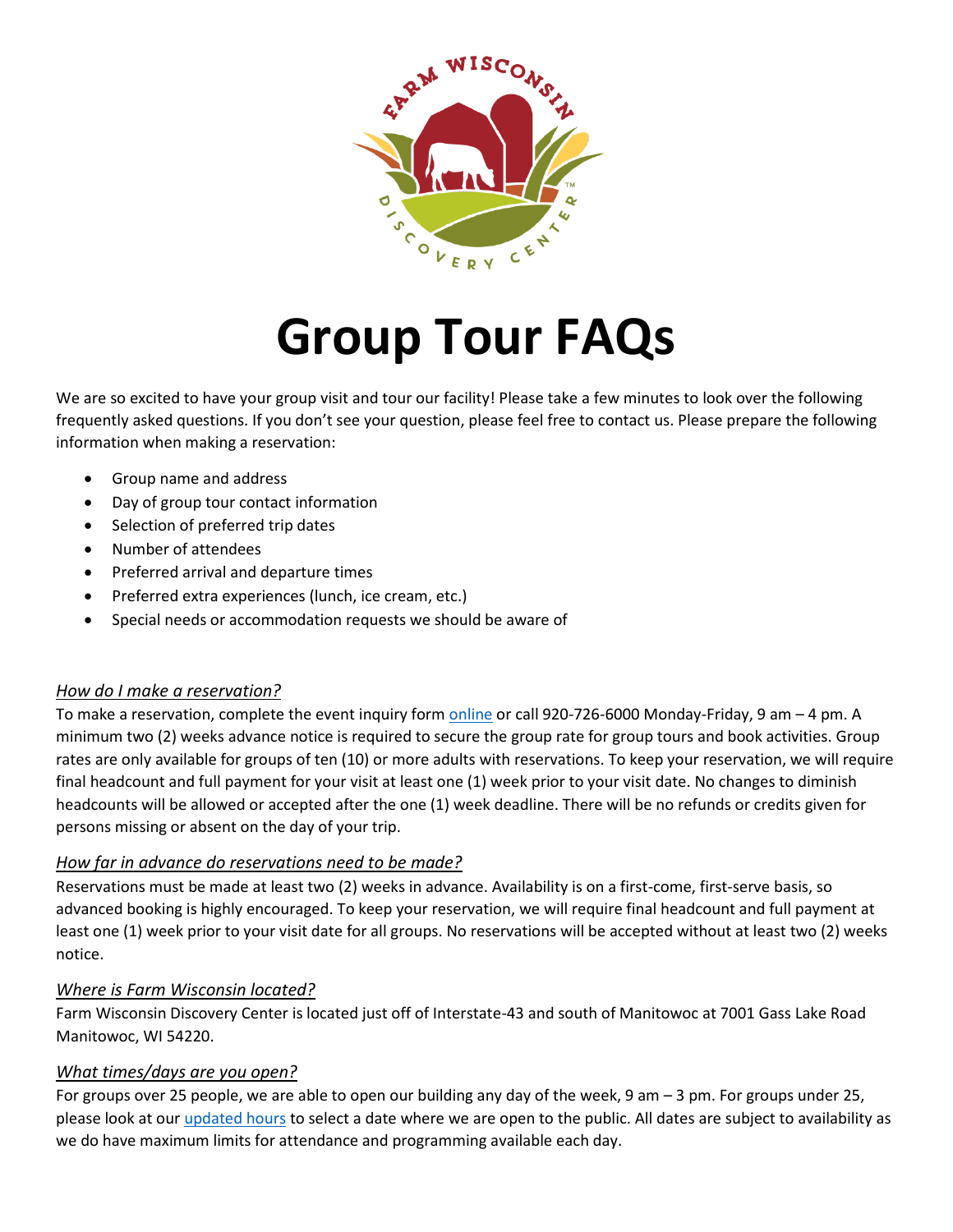# *How long is an average group visit?*

On average, most groups visit for around two and a half  $(2 \frac{1}{2})$  to three and a half  $(3 \frac{1}{2})$  hours. It takes about two  $(2)$ hours to go through exhibits, birthing barn, and farm tour, which leaves plenty of time for a prompt arrival, bathroom breaks, lunch time, and free time to peruse our Farm House Store and Ice Cream Acres.

# *What is the cost for a group tour at Farm Wisconsin?*

The base price for group tours is \$10/adult, with group escort/planners and bus drivers receiving free admission. If you'd like to add lunch, ice cream, or other add-ons, the price per person will increase. If interested in learning more about these add-ons, please contact us to receive up-to-date prices and options.

#### *Does everyone need to pay, including the planner and bus driver?*

Tour planners/escorts and bus drivers receive free admission for group tours! All other attendees will need to be paid for.

## *Special accommodations/needs*

If you have any attendees that need special accommodations, considerations, and/or who have any special needs we should be aware of, please let us know in advance. This would include, but is not limited to, attendees who are in wheelchairs, attendees with individual aides, anyone who is an English Language Learner and is bringing their own interpreter, and/or attendees who are deaf or hard of hearing that are bringing their own interpreter. Knowing this information in advance helps up prepare better for your group and allows a better experience.

## *Cancel or change the date of field trip*

Should you need to cancel or reschedule your visit, you must do so at least one (1) week prior to your visit date. Rescheduling requests made before or by this deadline will be allowed and we will work with you to find a mutually agreed upon new visit date. In this case, your payment will be applied to the new visit date. Cancellations or rescheduling made after the one (1) week deadline or groups that are no shows will receive no refunds or credits. If the reservation has not been canceled or rescheduled by the one (1) week deadline, all contracts become valid and enforceable.

#### *When is my payment due?*

The full payment for your visit must be submitted one (1) week prior to your visit date. We reserve the right to cancel your visit if your payment is not received by this due date. There will be no refunds or credits given for persons missing or absent on the day of your visit. No decreases in headcount or changes to your programming will be accepted after the one-week deadline. Farm Wisconsin will not offer a refund if your headcount decreases after the one (1) week deadline.

#### *How can I pay for the group tour?*

To make payment, you may pay with a check (payable to Farm Wisconsin Discovery Center), cash, or with a credit card over the phone by calling 920-726-6000. If paying with a check and sent by mail, allow enough time to submit your payment to your bookkeeper with adequate time for them to process it and mail. As noted above, we reserve the right to cancel your visit if your payment is not received by your indicated due date. For check payments, please make checks payable to:

> Farm Wisconsin Discovery Center 7001 Gass Lake Rd Manitowoc, WI 54220

Farm Wisconsin accepts MasterCard, Visa, American Express, or Discover card payments over the phone by calling 920- 726-6000 during office hours (Monday-Friday, 9 am – 4 pm).

#### *Farm Wisconsin memberships*

Farm Wisconsin memberships may be used to cover the admission cost. Please notify Farm Wisconsin staff ahead of time with members' first and last names during booking.